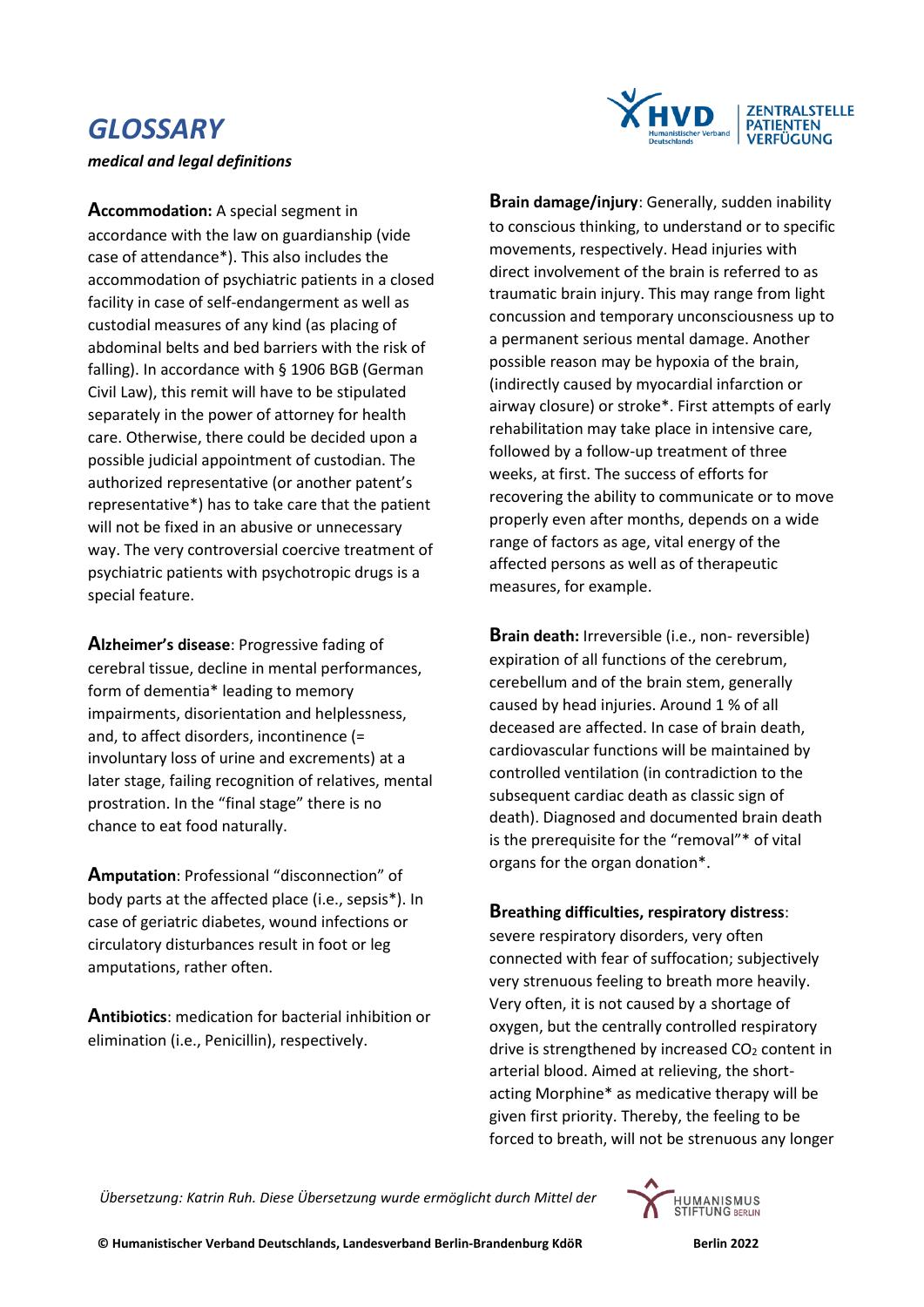and the breathing work will be "economized". Mostly, additional tranquilizers or Anaesthetics\* will be administered. On the one hand, the respiratory depression caused by relieving could lead to an "indirect" assisted suicide. On the other hand, medicinal measures will be the method of choice in the field of palliative care\* in case of carefully considered application with respiratory distress (at the end of life or Amyotrophic Lateral Sclerosis = muscular paralysis with suffocation risk), and not the application of artificial respiration\*

**Care, case of**: if a person is no longer able to manage its own affairs (either in part or in full). A custodian will be appointed by the court for selected scope of duties. Aimed at avoiding such a decision, there will be issued a healthcare proxy for a person of trust, provided the legal capacity of the constituent. The healthcare proxy can cover different affairs (health or financial aspects).

**Chemotherapy**: Mostly, this stands for the medicative therapy of cancerous tumours (with dreaded side-effects). But, this could also stand for chemical substances with detrimental effects on pathogens. A chemotherapy may be aimed at healing, stabilization or relief.

**Coma**: Deepest unconsciousness which cannot be interrupted by external stimuli. That state could be caused by different reasons (as metabolic decompensation in diabetes, severe renal or hepatic disease, cerebral-organic diseases and bleedings). Patients are bedridden, will have to be fed artificially in any case, and, in most cases, artificially respirated (intensive care\*). Danger to life and prognosis\* to awake from coma or to recover, will have to be looked at in a very sophisticated way. Comatic patients who survive with conscious capabilities, will turn to wake up after 2 – 4 weeks. Moreover, there may be a chance for the transition into a chronic vegetative status\* (colloquially known as "waking coma") in case of brain stem functioning.

**Consent:** Without consent (of the patient or the respective patient representative\*) any medical intervention is illegal (Exemption: a direct emergency situation\*) and the physician may be held responsible for personal injury.

**Dementia:** Progressive fading of memory capability, of cognitive and social functions (possibly also motoric), incl. speech capability. Will go over into a complete care dependency after multi-annual process. The Alzheimer's\* disease is the most common type with more than 70 %. Moreover, vascular sclerosis (arterial calcification) and other brain damages\* will have to be considered.

**Deposit:** Storage of deeds and documents. With reference to living wills to be updated from time to time, attention must be paid to the fact that depositories offer respective services. The Federal Chamber of Notaries runs an electronic register incl. contact data, only.

**Dialysis:** Medical-instrumental blood purification in case of acute or chronic kidney failure, aimed at avoiding uraemia.

**Dying, assisted**: Measures for the facilitation of dying of terminally ill. Any help to extensively relief from pain and discomfort and refraining from all measures and intolerable prolongation of suffering. This will be ethically commendable and medically demanded if the patient is in inevitable state of dying. Omission of therapies are often referred to as "passive" mercy killing, whereas this could mean a termination (active and fatal) of measures, too. Beyond the direct process of dying, the respective patent's consent has to be documented in case of renunciation of lifeextending measures. This also applies for the so called "active indirect" mercy killing if the terminally ill dyes earlier in consequence of a side effect caused by symptom and pain management. The killing\* of a person – even on the patient's demand – for example by a medical "lethal injection" is prohibited in Germany.

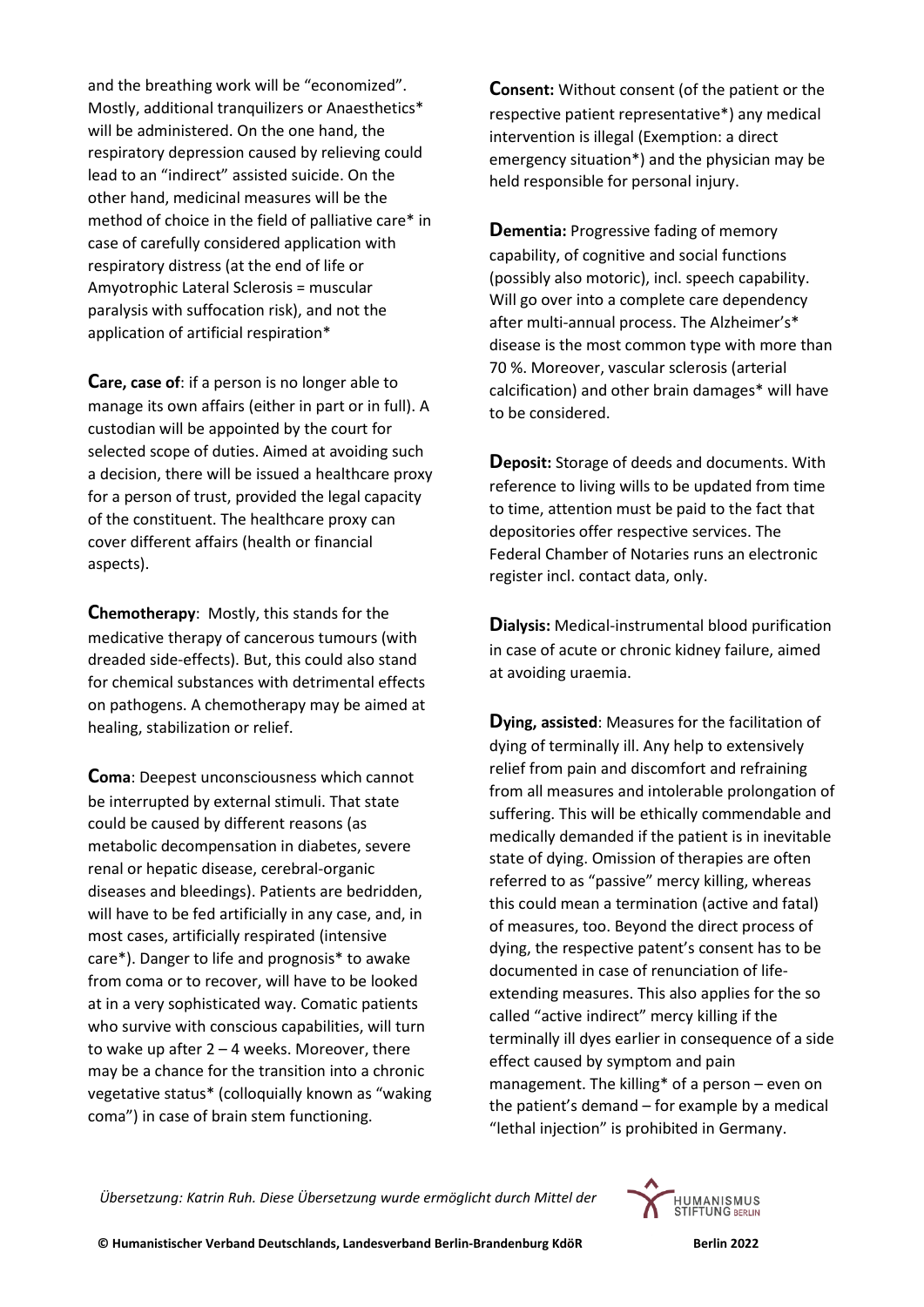**Emergency, medical**: In case of an acute lifethreatening disruption of vital functions (breathing, cardio-vascular system, metabolism) caused by an accident or by a disease, respectively. For example, with heart failure, shock, craniocerebral trauma (brain injury\*), poisoning with multi-organ failure (sepsis\*), metabolic imbalance. Vide resuscitation\*.

**Examination, post mortem**: Examination of the body in order to clarify the cause of death aimed at improving scientific-medical knowledge (voluntary and unlike to an autopsy being imposed for legal clarification).

## **Health/ Power of Attorney related to health**:

In short "Health – power of attorney". Includes the competence to govern all matters of healthcare on behalf of the patient in case of inability to consent as well as to implement the patient's wishes (living will\*) (without the allowance to decide at own discretion).

**Hospice care:** Exclusively for dying and terminally ill (mostly cancer patients); painstaking basic care, pain therapy, psychosocial stimulus and spiritual end-of-life-care, whereas "assisted" suicide as targeted death acceleration is rejected by the ethic point of view. Generally, this care will be executed at home, attended by volunteer palliative care providers. Inpatient admission will be decided upon in case of unfeasible home care, only (nursing home residents cannot be moved to a hospice). The average stay at the inpatient hospice will be two weeks, in general. Vide: Palliative care\*.

**Hunger, feeling of**: Alleviation of hunger and thirst feeling\* belongs to the basic measures of any relieving therapy. However, many seriously ill do not feel hunger any more – this applies without exception during dying processes, and, most probably, for persons with the so called apallic syndrome, too. Artificial nourishment cannot be considered to be relieving.

**Invasive**: Tissue violating diagnostic or therapeutic technologies penetrating into the body. On the contrary – non-invasive measures (less physically stressful) as physical examinations or imaging techniques.

**Intensive care**: Instrumental and professional preconditions for medical surveillance and (maximum) therapy in case of acute emergency, i.e., in the course and after surgeries, but, also in case of chronic dependence on machine assisted prolongation of life (for example of machine assisted ventilation\*).

**Killing on demand:** In accordance with § 216 StGB (German Criminal Code) this will be punished with imprisonment of  $\frac{1}{2}$  a year till 5 years. Conceptionally and synonymously used for "active" assisted suicide. When death occurs prematurely in consequence of an action without expressed authorization or consent, this is to be understood as homicide or murder.

**Living will**: Written declaration of intent of an adult person – pre-condition: capacity for consent – with regard to the desired application, temporal limitation or rejection of medical procedures. Precautionary manner in case of later lack of capacity to give consent, i.e., in case of nature, importance and consequences of treatment cannot be comprehended mentally any longer. Since 2009, the liability of living wills is stipulated by law, i.e., § 1901 a, section 1 Civil Law Code, and, it presupposes that the applicable situation has to be described specifically and sufficiently.

In addition, the law on patient rights (§ 630 d, Civil Law Code) clearly stipulates the immediate significance for the physician, since 2013: in case of the patent's lack of consent, the physician has to get the vote of a patent representative\* only, if the living will does not cover the "intended treatment to be allowed or rejected".

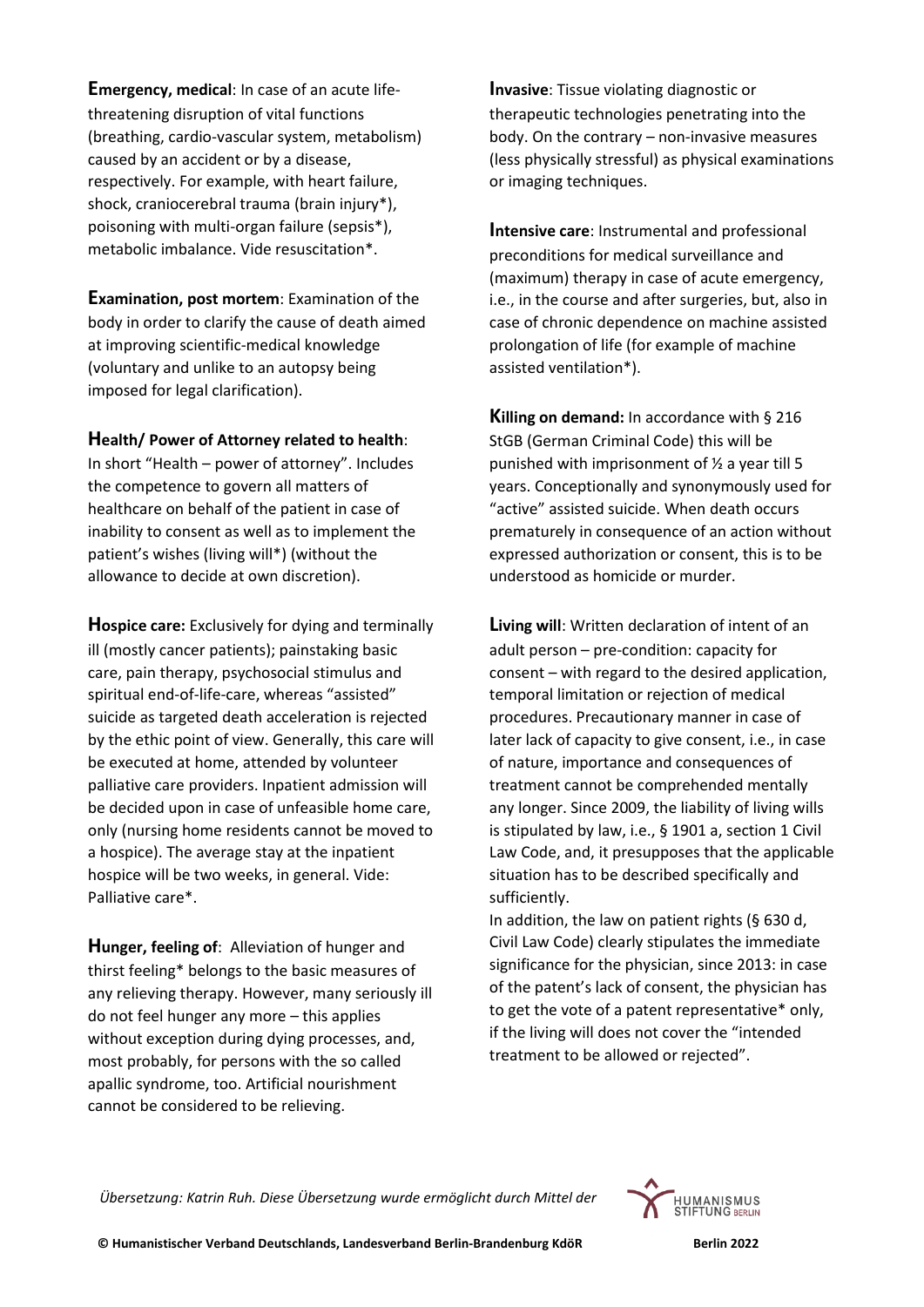**Morphine**: Derived from opium, to be understood as opioids as a generic term. Medical indication in case of severe pains which cannot be alleviated by other pain killers. One example are tumour-induced pains with cancerous diseases. In case of acute pains with accidents or heart attacks as well as with agonizing suffocation conditions, morphine and related substances will be the method of choice. In case of so called "neuropathic" pains\* morphine is less effective. Morphine will be administered in form of (time-released) capsules and tablets, pain patches, suppositories or injection solutions. Possible narcotic effects, and, undesired side effects as constipation and more shallowed breathing may occur. With professional palliative medical care\*, dosing will neither cause a clouding of consciousness nor a shortening of life expectancy – rather the opposite, because alleviation will have a positive effect on life span.

**Narcotics**: Anaesthetic drugs being suitable to lead to anaesthesia (= full, but reversible paralysis of the central nervous system with blocking out consciousness, sensation of pain, and of reflexes to the greatest possible extent, but, preservation of functionality of vital centres). Narcotics cannot be delineated from sleeping drugs or sedatives, sharply.

**Nutrition, artificial**: Will be executed via infusion (a nutrient solution will be given into the vein), via mouth or nasal tube (soft rubber tube) into the stomach or, nowadays, via a so- called PEGgastric tube (a thin tube through the abdominal wall into the stomach, directly). The PEG-tube (percutaneous endoscopic gastronomy) isn't an emergency action and requires surgical procedures, and, will not be done without consent. This method of treatment became standard in the field of care techniques since the end of the last century, only.

**Organ donation**: Consent to the removal of organs after own brain death, aimed at transplantation of an undamaged organ into the body of another person (so called organ recipient). This will be possible in intensive care unit by an appropriate organ-saving surgery, only, and, after futile lifesaving measures for the donator had been taken. Consent to an organ donation and the living will shall complement each other.

**Pain, chronic disease**: As soon as pain lost its warning function, this could be viewed as an independent illness. Beside of an organic illness, a pain disorder is also defined by subsequent psychosocial changes and covers every aspect of the patient's life. Examples to be considered, are headaches and back pains, neuralgias, bone pains, rheumatic pains or even phantom pains. In many cases, these pains have got different reasons, and, therapy will raise a lot of problems. Comparable, tumour pains with cancer patients can be treated much more effectively.

**Palliative medicine**: Eligible with outpatient or inpatient care (hospital palliative care ward, but, only temporarily with discharge after an average of some 10 days.) Holistic-interdisciplinary concept of medical treatment. All reasonable measures aimed at alleviating psychological and physical symptoms, pains and discomforts with incurable people (cancer patients especially). Palliative medicine aims at the stabilization of the condition as well as quality of life to the very end, and, acts rather life-prolonging. Basically, attending physicians will abstain from technical high-performance medicine in general (vide hospice care\*). Sometimes, it is not easy to clearly delimit if palliative interventions or tumour irradiation will act in a life-prolonging way or just alleviating.

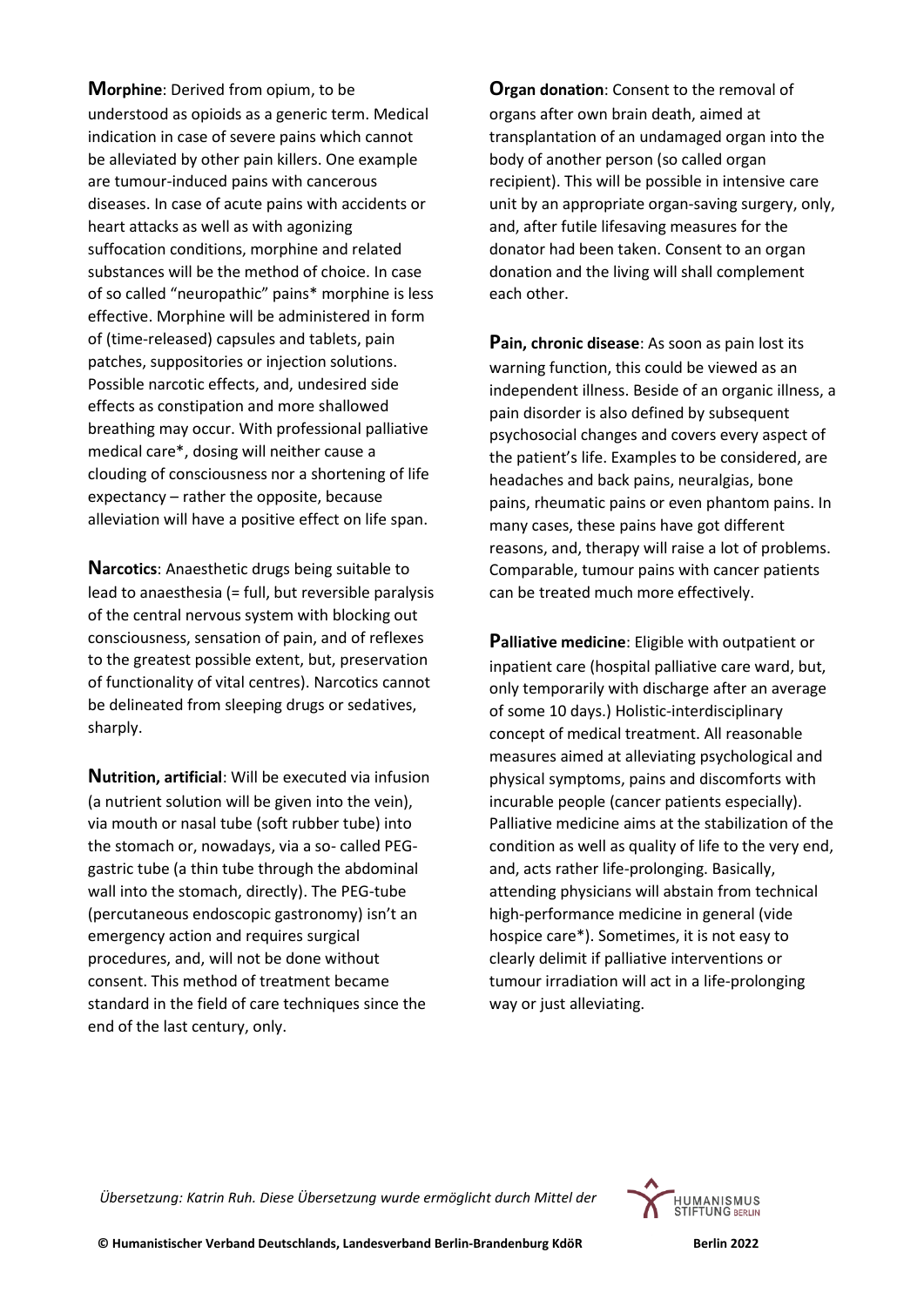**Patient representatives**: Authorized representative in health issues or courtappointed caretaker, respectively. In case of incapacity\*, spouses or children cannot act as authorized patient representatives, automatically.

**Place of residence, right to determine**: Choice to decide upon the habitual residence (at home, nursing home, hospital), a person shall stay.

**Prognosis**: Medical opinion of the (likely!) course of the disease. Prospect of recovery (or even healing) may be positive, may be realistic (with 50 % probability) or may be low (even the prospect of stabilisation). Attitude and estimation of the person concerned (possibly previously voiced) with reference to hope, burden of health, quality of living, permanent damage etc. will have to be taken into consideration.

## **Respiration, mechanical or artificial,**

**respectively**: Replacement or assistance of breathing activity, temporary or permanent (also in case of coma\*) by a ventilator, i.e., mechanical; by different techniques and requirements (by terms of air volume or pressure). Will be made in an invasive way via a respiratory hose (tube). The hose will be positioned by a tracheostoma (cut in the windpipe (consequence: inability to speak, but this could be trained to with a cannula) or by the mouth (consequence: foreign body sensation). Another possibility will be artificial respiration via a ventilation mask which will be positioned outside, i.e., not invasive\*, tight over mouth and nose (aimed at a fast short-term ventilation of the patient, i.e., for an increased oxygen supply).

**Resuscitation** (= reanimation): appropriate measures to be taken in case of respiratory failure, cardiac and circulatory arrest, aimed at maintaining or re-initiating oxygenation, for example by using heart-lung-devices. When resuscitation will be successful after more than 5 minutes, only, severe brain damages\* (vide vegetative status\*) by hypoxia in the brain will have to be taken in consideration.

**Sedation**: Sedative and/or fear reducing tranquilizers, barbiturates, narcotics\* and other sedatives will be used (typical are Benzodiazepine, Diazepam, but also neuroleptics or psychopharmaceuticals and opioids). Within the deceasing phase or at dying stage, this medication will be administered as "comedication" jointly with pain killers or as palliative or terminal sedation. According to the situation, the physician will define, control and adapt the desired depth and kind of sedation (permanent or interrupted). This will be subject of the patent's consent, suffering of severe symptoms. This is to be distinguished from immobilization of psychiatric patients and, among others, of nursing home inhabitants to "facilitate" the employee's work.

**Sepsis**: Also called blood poisoning. General infection via the bloodstream, in the beginning caused by a local source of disease (trigger: germs of any kind, bacteria, fungi, viruses). Especially with weakened patients, poisonous substances will flood the entire body and will lead to "multiorgan failure". Live threat is underestimated rather often, but sepsis is the third most common cause of death. Initial symptoms are unspecific (chills, fever, disorientation, drop in blood pressure).

**Stroke**: Caused by a circulatory disorder in the brain with sudden lack of oxygen and other substrates within nerve cells. On the one hand, an inadequate blood supply (cerebrovascular accident due to clogged arteries), and, on the other hand, an acute brain haemorrhage (caused by artery rupture). could be the reasons for. Aimed at reducing the damage of a stroke in the brain, and, at increasing the chance for a complete brain restorage function, it will be necessary to start with diagnosing and therapy as early as possible.